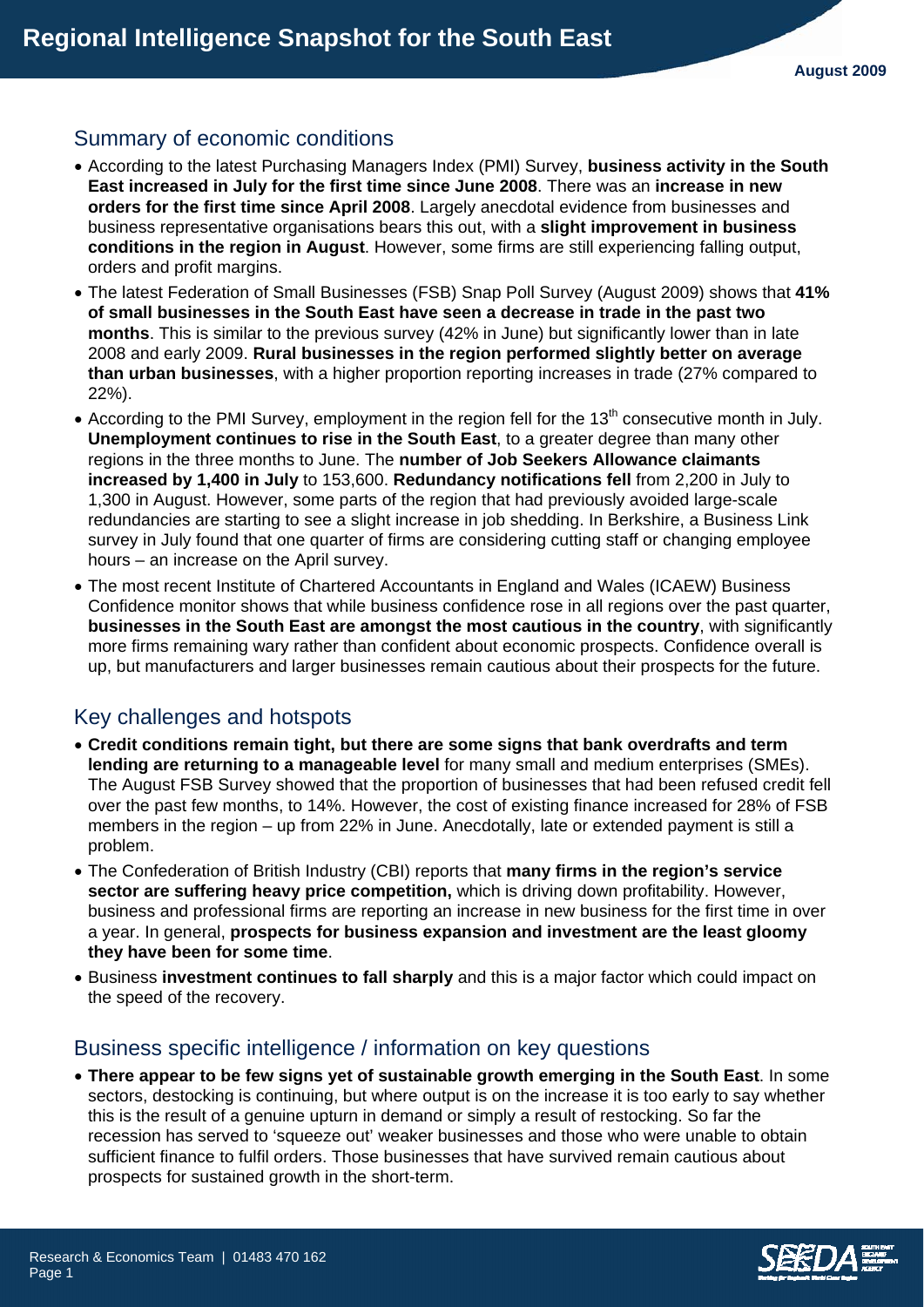### Sectoral Overview

**Manufacturing:** There are mixed fortunes for manufacturers in the region. According to the CBI's latest Industrial Trends Survey, which covered 560 manufacturers in the South East in late July and early August, demand is still weak, but expectations for the next three months are the least negative they have been since June 2008. However, Engineering Employers Federation (EEF) reports that the proportion of firms in the manufacturing sector implementing pay freezes rose for the eleventh consecutive month in August, to 78%. Fewer firms are requesting advice about redundancies compared to earlier in the year, but many companies are still reporting major redundancy programmes and cost cutting exercises. For example, **GE Aviation** is to shed 96 of the 898 jobs at its aerospace engineering factory in Hamble, Hampshire. Within the manufacturing sector, companies working in defence related fields are facing challenges because of uncertainty about the levels, nature and timing of future defence spending. However, a piece of positive news is that **BAE Systems** have won a torpedo support and maintenance contract up to 2019 (for the Royal Naval Spearfish and Sting Ray weapons). The contract will support 120 jobs in Portsmouth and over onethird of the contract value will go to sub-contractors in the UK.

**Automotive**: The scrappage scheme is generating some demand, but in some parts of the region there is a degree of scepticism as to how much of this is genuinely additional demand. There is still evidence of destocking by many car dealers. Larger, less economical cars are continuing to prove difficult to sell, but there is high demand for smaller, economical cars. **Suzuki** is opening new dealerships in Sittingbourne in Kent and Worthing in West Sussex in September 2009.

**High-tech engineering / IT / R&D:** Investment in many high-tech engineering firms is continuing, but cautiously. Businesses are aiming to continue to develop new or improved products and processes in order to remain competitive and to secure more orders. Some companies are reportedly also considering how to share resources with sister organizations in order to improve efficiency. High-tech firms are continuing to hire skilled workers where needed. There is significant movement of skilled engineers between businesses currently, due to redundancy and resultant recruitment drives. **Surrey NanoSystems** is looking to create hundreds of jobs at its East Sussexbased carbon nanotubes business over the next three years, having just secured £2.5m of funding that will create an initial 12 engineering jobs. Meanwhile, **Wolfson Microelectronics** is setting up a 17,000 sq ft office at Newbury Business Park in Berkshire.

A number of large businesses with research and development (R&D) units in the South East are looking to cut programmes that do not offer a short route to market, or to reposition R&D units as commercial profit centres, in order to reduce overheads. There is a danger that R&D units can be vulnerable when companies undergo restructuring processes, especially if this is driven by financial imperatives alone. Once a unit has closed, the skills and projects tend to be lost forever.

Some IT firms are finding that projects have been reduced in scope or split up into smaller projects by their clients, which is less cost effective as each separate project incurs start-up costs. There are continued problems with customers not paying on time, and many firms are continuing to cut costs – including reducing or stopping R&D work as greater investment is focussed on boosting sales.

**Construction / property:** The gestation period for construction projects is getting longer, with the result that it is more difficult to encourage clients to invest and to keep workers fully employed. It also means that the price agreed at the beginning of a project may not be enough to cover any increase in costs incurred during the life of project. More generally, fluctuations in the volume of work at the current time makes planning difficult for construction firms. Business specific intelligence shows that **Balfour Beatty** is considering plans to close its Mansell building operation in Ringwood, Hampshire, with the loss of up to 40 jobs, while **SIG** is planning to close six of its 12 interior building materials factories in the Midlands and the South East, with the loss of 300 jobs. On the positive side, **Costain**, the construction company with a head office in Maidenhead, Berkshire, is planning to

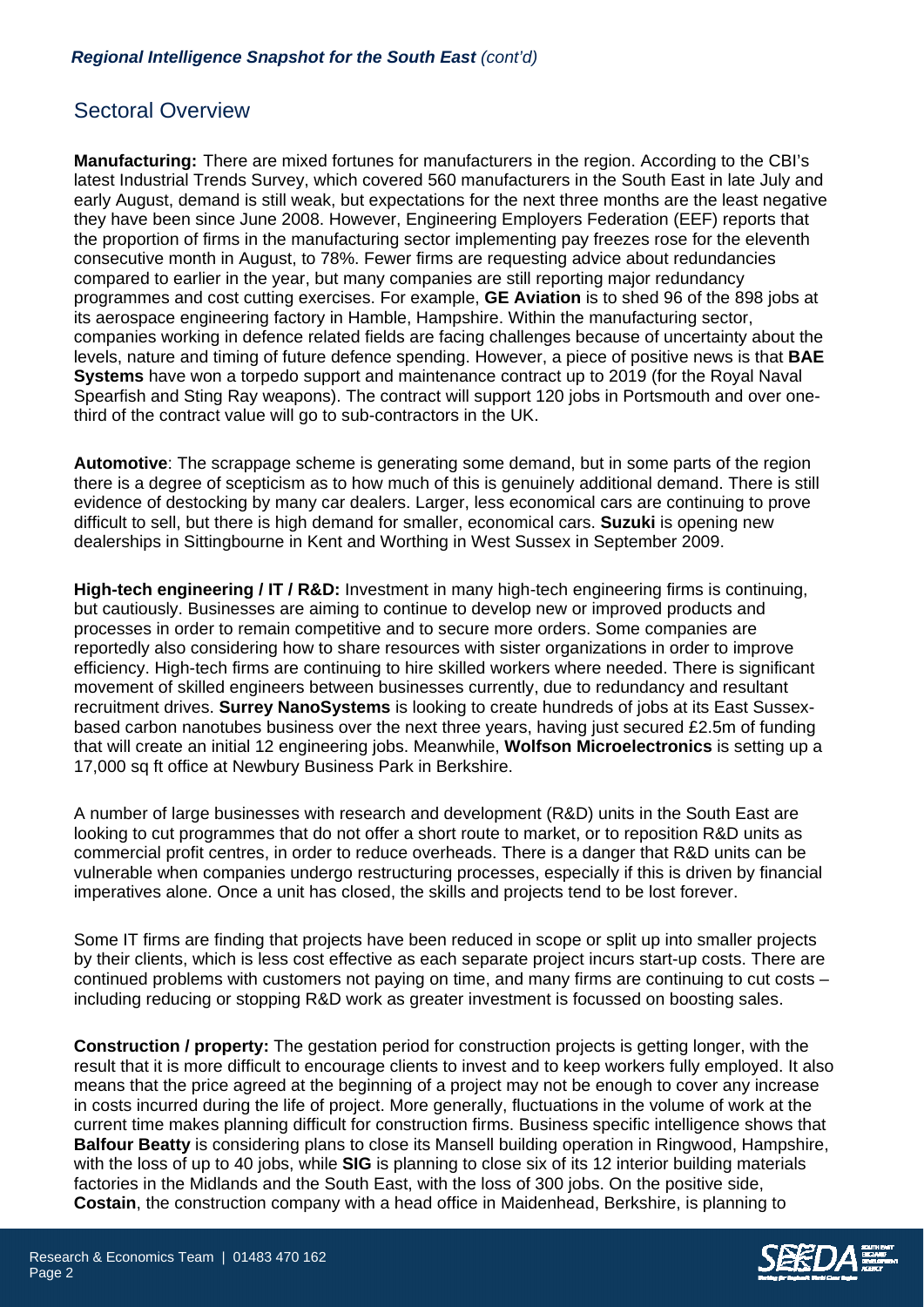#### *Regional Intelligence Snapshot for the South East (cont'd)*

recruit at least 200 extra people over the next year, including project managers, engineers and health and safety staff.

In the property market, many estate agents (and associated businesses such as providers of Home Information Packs) report strong demand for quality, realistically priced properties in some parts of the region, including Surrey. Demand is currently outstripping supply in this county. By contrast, there is an oversupply of properties in some sectors of the rental market – particularly one and two bedroom starter flats – with the result that rent yields are generally lower than landlords would prefer. Commercial property is "still in the doldrums" (Business Link Surrey), with continued low demand for space. Some businesses are looking to relocate to premises where rentals per square foot are less expensive, but only if this coincides with their current lease ending. Retail property continues to fare badly because of weaker consumer demand. In some cases 'pre-pack administrations' are being used as a way of preventing store closures by arranging lower rents. As an example, 51 of the 142 Allied Carpets stores were recently saved from closure in a pre-pack administration by the firm's previous owners.

**Retail:** Generally larger retail centres are performing better than smaller ones, with footfall up in Brighton, Slough, Windsor and Reading in July compared to the same month in 2008. Retail voids are still increasing as businesses choose not to renew leases rather than close through liquidation. One or two retail units are closing per month in most Surrey town centres, with the exception of Guildford, where a scarcity of units prior to the recession has served to keep demand relatively high. Value retailers (such as Poundland) are reporting brisk business as customers look for bargains. **The 99p Store** chain is opening a branch in many former Woolworths' premises across the South East. However, it is not clear whether the tight margins on which these businesses operate will survive the high rents and rates in areas like Surrey in the longer term. Traditional retailers (like Robert Dyas) have recently introduced 'value' lines to try to prevent customers switching to discount stores.

**Tourism / Hospitality:** Overall there is a mixed picture in this sector. Some businesses reportedly enjoyed their best ever trading weeks in July, while others say the situation is serious. The popularity of the 'staycation' has resulted in increased footfall at some local tourist attractions, but they are still finding it necessary to provide offers to attract price sensitive customers. The poor weather has badly affected admissions at some outdoor attractions, while ancillary spend in gift shops and cafes is under pressure. Many restaurants have experienced the usual relatively quiet August, but some sandwich and coffee shops have reportedly been forced to close because reduced demand earlier in the year has left them unable to cover the normal holiday season downturn financially, and because demand for corporate catering is down.

Lead times for booking business meeting and conference accommodation are still falling, but there are hopes that bookings will pick up in the autumn and winter after the traditionally quiet summer period, albeit with customers still seeking good deals. One concern now is that venues which have offered large discounts may struggle to restore their profit margins when the upturn comes, while those who have tried to maintain prices, while suffering in the short term, could be in a better position for the recovery. Despite generally slow business in the hotel sector in recent months, a number of hotel chains have announced plans to open new hotels in the South East. For example, **Jurys Inn** has raised £60m to fund the expansion of its chain of 21 hotels, with a new hotel due to open next year in Portsmouth. Meanwhile, **Premier Inn** has been given permission to build a new 121 bed hotel in the Medway Valley Leisure Park in Strood. Kent. It will be one of five new hotels built across the UK by the Whitbread-owned hotel group over the next five years.

**Energy / waste management:** Current challenges for the energy sector include the price of fossil fuels; higher input prices partially driven by the Euro exchange rate; and poor weather conditions for ground-works. However, there has been some positive news in the sector in the past month, with **Oxford City Council** planning to build a £3m wind turbine in Cowley. Some waste management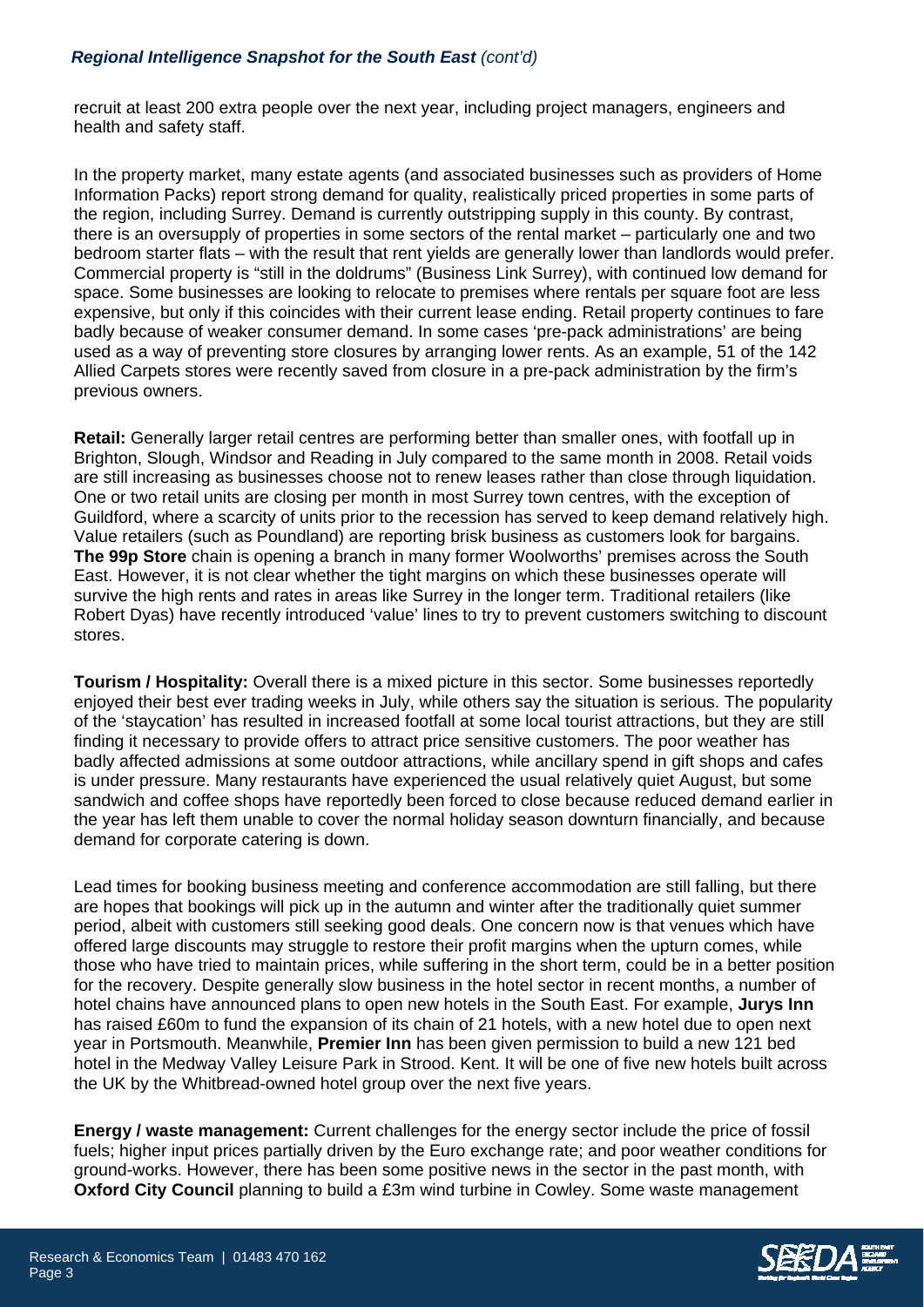### *Regional Intelligence Snapshot for the South East (cont'd)*

firms in the region are finding it challenging to respond to contract opportunities with their current reduced staff levels.

**Higher Education:** Some smaller companies are suspending their interest in Knowledge Transfer Partnerships due to economic uncertainty. However, some multinational partners at the University of Surrey are increasing their focus on innovation and R&D to prepare for the upturn. Student placements are still popular with companies, as they are seen as good value for money. Elsewhere, **The University of Greenwich** has decided to appoint nine specialist research staff to its School of Science, based in Chatham Maritime.

**Voluntary / community:** Two thirds of respondents to a survey in July by the umbrella group for the voluntary and community sector in the South East, Regional Action and Involvement South East (RAISE), had seen an increase in demand for their services (slightly up on the April survey), though this now appears to be reaching a plateau. Funding concerns are beginning to stabilize: around one third of organizations predict no change in public funding for the Voluntary and Community Sector (VCS) in the next 6 months, while 61% think spending will fall (less than in the April survey). The number of respondents seeing an increase in income is at its lowest level since January 2009. Two fifths of respondents have seen a decrease in income in the past 3 months and two fifths have seen no change. Public donations are lower than usual, and organizations who rely on income from Trust funds are suffering as the rate of return on deposits has fallen significantly.

The majority of respondents (86%) had not made any redundancies in the past 3 months (though this figure is slightly lower than 3 months before). Many organizations in Surrey are reportedly having to shed staff and cut back on all but core service provision. Several are considering how they can work more closely with other voluntary organizations to share costs. Some organizations in Hampshire are reportedly still recruiting staff, while others have had to make redundancies once contracts for particular projects have ended.

Key challenges for the voluntary and community sector currently include financial concerns (reduced or uncertain income); a need to adapt to increasing demand for services and changing client needs; and a need to demonstrate the value of the VCS to statutory funders in order to secure future funding. The main issues affecting local communities currently are increased debt and a lack of jobs or limited access to jobs. VCS organizations are finding it difficult to meet continuing demand for debt advice, requests for Debt Relief Orders and mortgage rescue advice.

**Redundancy Notifications:** According to HR1 data, the level of redundancy notifications fell again in August. There were some 1,300 redundancy notifications in the South East in August against 2,200 in July 2009.<sup>1</sup>

The service sector (excluding retail) continues to account for the greater proportion of redundancies, totalling 66% of all notifications in August. In comparison to the marked increase in retail notifications witnessed in July, for the first time this year there were no large redundancy notifications in this sector in August. As seen in the previous three months the number of redundancies in the construction sector fell again this month. A quarter of all notifications were in the manufacturing sector, although the total number fell in August compared to the previous month.

All sub-regions, with the exception of Milton Keynes and Surrey, saw a fall in the number of notifications and there were no large notifications in Buckinghamshire, East Sussex or West Sussex. Berkshire, Milton Keynes and Surrey continue to be affected by redundancies in the service sector, with Milton Keynes and Surrey experiencing a rise in the number of notifications compared to July.

 $\overline{\phantom{a}}$ 

<sup>1</sup> Note that this data only captures redundancies of more than 20 employees; some of the job losses are not scheduled to take place until later in 2009; and in some cases the redundancies are happening in another region but are registered in the South East because it is home to the company's headquarters.